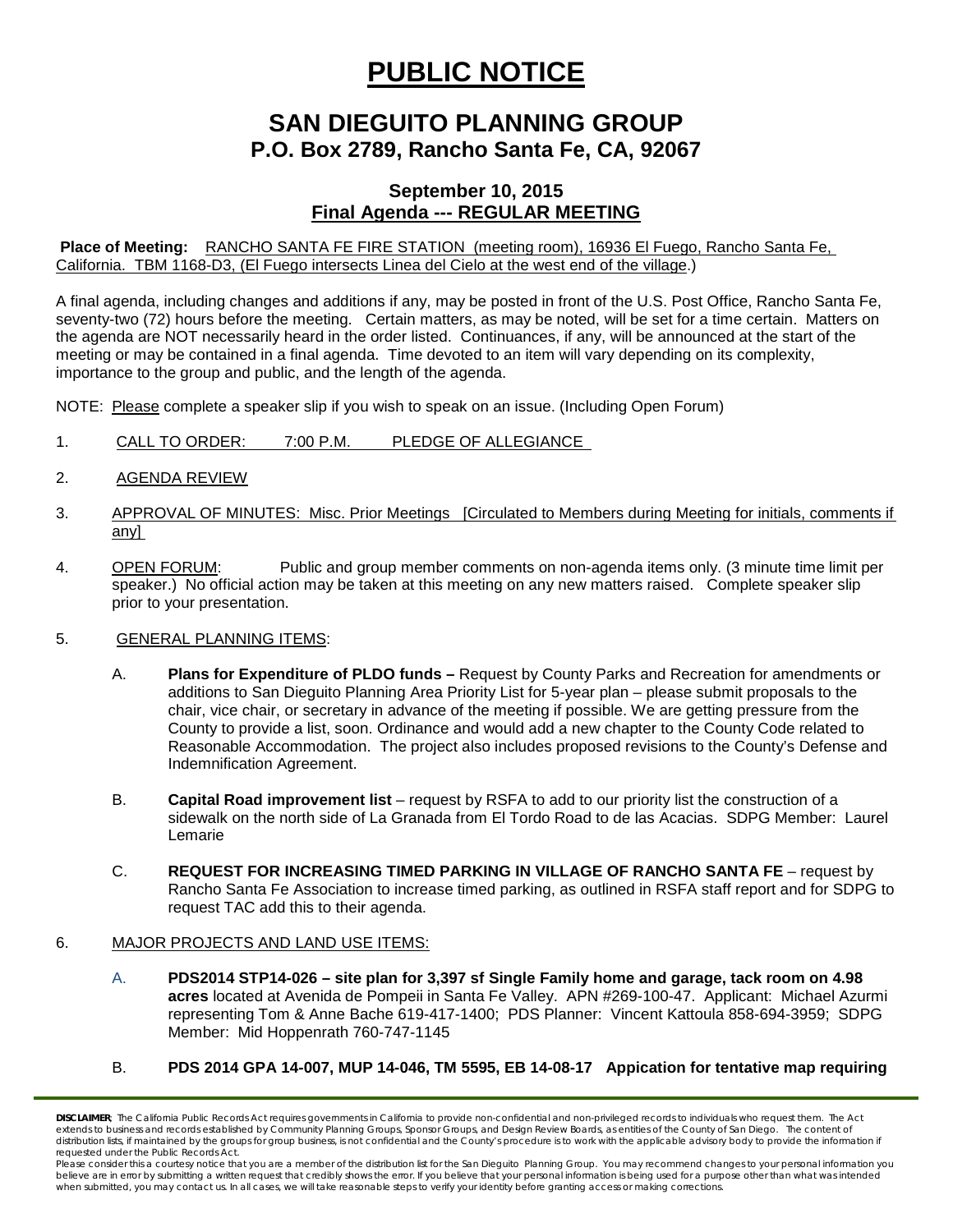**a general plan amendment and major use permit for 56-unit, age-restricted condominium project located on 28.69 acres located at the northeast corner of Via de la Valle and Calzada del Bosque.**  APN #268-180-51-00, 268-180-01-00, 258-180-39,00 268-180-50-00 Applicant: Ali Shapouri on behalf of Larry Gene Mabee Revocable Trust & Golden Eagle Land Investment LP 858-756-8340; PDS Planner: Michael Johnson 858-694-3429; SDPG Member: Don Willis 481-1535 *7:30 TIME CERTAIN*

- C. **PDS 2015-HLP 15-002; ER 15-08-003 Application for Habitat Loss Permit to address the impact of 20.1 acres of coastal sage scrub occupied by the California gnatcatcher.** The project (PDS2013- LDGRMJ-00015) consists of a major grading permit for a private horsekeeping facility and grape planting project. A previous HLP application expired in 2008. APN #228-400-15, 16, 22 Applicant: Hedy Levine representing Brendan Thiessen/Harmony Grove Partners LP 619-232-9200x125; PDS Planner: Ashley Gungle 858-495-5375; SDPG Member: Shannon Biszantz 619-417-4655
- D. **NOTICE OF PREPARATION for PDS2015-SP-15-002 Specific Plan; PDS2015-SP-15-002-PDS-PLN-346; PDS2015-SP-15-002-PDS-PLN-399; PDS2015-SP-15-002-PDS-PLN-524; PDS2015-REZ-15-003 Rezone; PDS2015-TM-5600; PDS2015-ER-15-08-006; PDS2015-MUP-15-002 – Harmony Grove South** - Request for comments to NOP for Proposal for residential village, open space, and trails consisting of 453 dwelling units on 111 acres, currently zoned A70 and RR. Project includes applications for specific plan, major use permit, rezone, tentative map, and environmental review. APN's 235-011-06, 238-021-08, 238-021-09, 238-021-10. Applicant: David Kovach representing RCS Harmony Partners, LLC 949-300-6742; PDS Planner: Marisa Smith 858-694-2621; SDPG Member: Mid Hoppenrath 760- 747-1145 *due to time limitations and necessary deadlines, ONLY information for NOP will be heard at this meeting. A complete presentation of the project is scheduled for October 8 at 7:30 time certain.*
- **E. PDS2015- STP 15-011, PDS2015 ER 95-08-021** Proposed 5520 sf 4 bedrooom single family home with attached 4 car garage on existing pre-graded pad with existing keystone retaining wall, landscaped with pool, proposed 6' retaining wall at east slope bank 125 linear ft located at 16681 Riding High Way, The Crosby/San Diego, CA 92127, APN #267-201-14-00. Applicant: Mark Radford for Karl Voigtlander 760- 432-0341; PDS Planner: Aaron Hollister 858-495-5448; SDPG Member: Phil Fisch 858-592-6758
- **F. PDS2015 AD-15-022 Request for Administrative permit for oversized 12-car garage** & guest house to be attached to main residence on 7.69 acres located at 14610 Diegueno Road, Rancho Santa Fe. APN #303-040-54-00. Applicant: Mark Radford for Steve Sourapas 760-432-0348; PDS Planner: Aaron Hollister 858-495-5448; SPDG Member: Shannon Biszantz 619-417-4655
- **G. PDS2015 TPM 21229 Application for tentative parcel map on 16.17 acres with four parcels + remainder 2.24-acre parcel** located at 7722 Rancho Santa Fe View Court, Rancho Santa Fe. APN #265-380-24. Applicant: Doug Logan for H&J Devco, LLC 760-510-3152; PDS Planner: Michael Johnson 858-694-3429; SDPG Member: Tim Parillo 415-238-6961 *POSTPONED TO 10-8-2015*
- H. **PDS 2015 AD-15-027 Application for tranquility noise berm located at 16701 Camino Sierra del Sur.**  Discretionary Permit to construct an earthen berm and a solid wall for security and safety and to deflect noise and traffic coming from San Dieguito Road away from the residential portions of the property 16701 Camino Sierra Del Sur (APN: 269-202-31-00) Fairbanks Ranch. A six foot solid wall would be constructed along the top of the berm. APN #269-202-31-00. Applicant: Kenneth Discenza representing Exploron Corporation 619-442-8467. PDS Planner: Bronwyn Brown 858-495-5516; SDPG Member: Laurel Lemarie 858-756-2835
	- **A. PDS 2015- VA 15-008 request for variance for front yard setback located at 5024 El Acebo, Rancho Santa Fe.** Due to the narrow shape of the property, strict application of the 100 foot front yard setback on three sides of the property reduces the most developable part of the property to a mere 10 feet in width,

**DISCLAIMER**<sup>*;*</sup> The California Public Records Act requires governments in California to provide non-confidential and non-privileged records to individuals who request them. The Act extends to business and records established by Community Planning Groups, Sponsor Groups, and Design Review Boards, as entities of the County of San Diego. The content of distribution lists, if maintained by the groups for group business, is not confidential and the County's procedure is to work with the applicable advisory body to provide the information if *requested under the Public Records Act.*

*Please consider this a courtesy notice that you are a member of the distribution list for the San Dieguito Planning Group. You may recommend changes to your personal information you*  believe are in error by submitting a written request that credibly shows the error. If you believe that your personal information is being used for a purpose other than what was intended<br>when submitted, you may contact us.